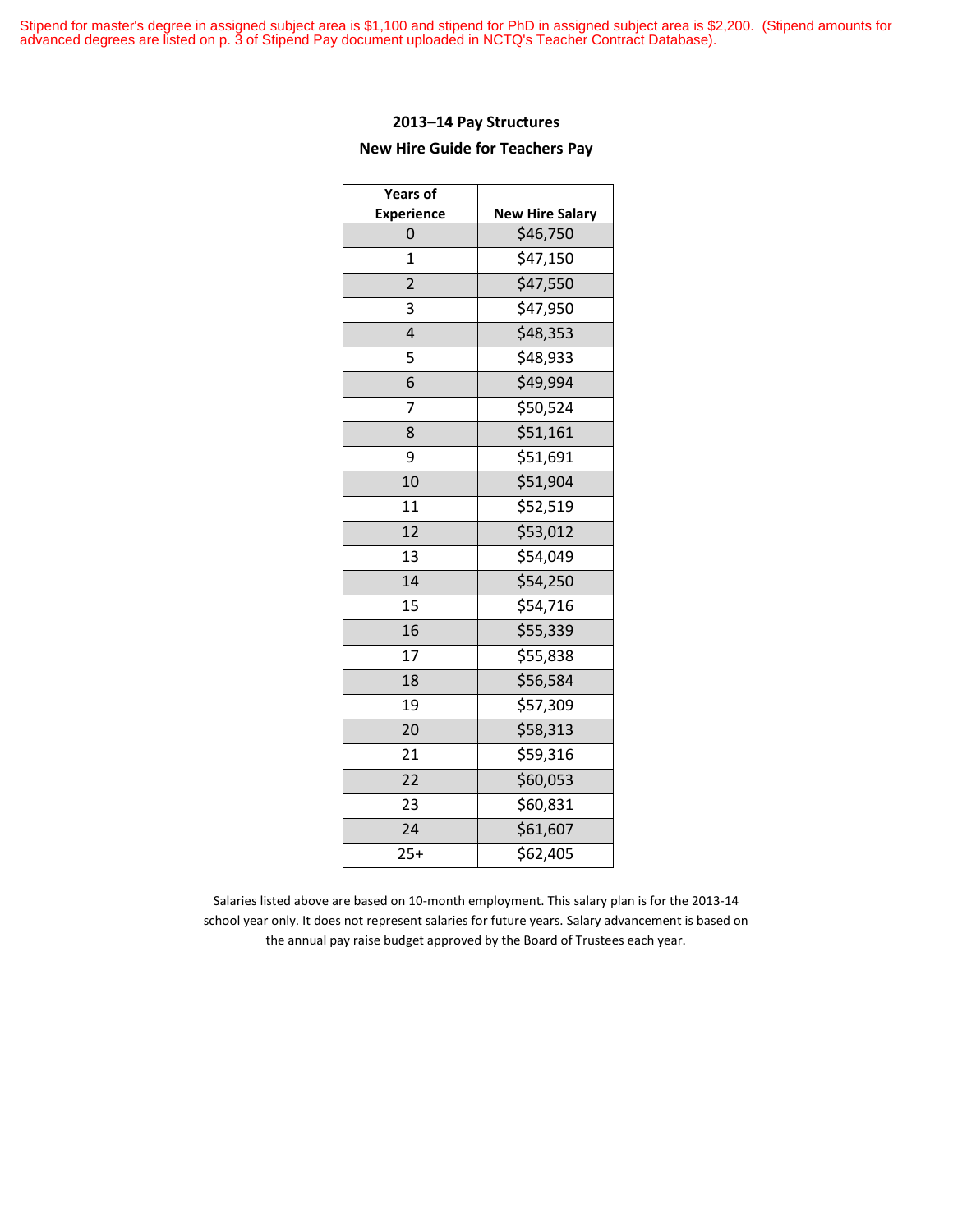## **Administrative/Instructional**

| Pay Grade 101                     |                                    |                                 |                |
|-----------------------------------|------------------------------------|---------------------------------|----------------|
|                                   | <b>Minimum</b>                     | <b>Midpoint</b>                 | <b>Maximum</b> |
| <b>Daily</b>                      | \$216.48                           | \$264.00                        | \$311.52       |
| 187                               | 40,482                             | 49,368                          | 58,254         |
| 210                               | 45.461                             | 55,440                          | 65,419         |
| 226                               | 48,924                             | 59,664                          | 70,404         |
|                                   | Advisor College & Career Readiness | Specialist Orientation/Mobility |                |
| <b>Assistant Therapist Speech</b> |                                    | Specialist Substance Abuse      |                |
|                                   | Assistant Therapist Speech (RDSPD) | <b>Therapist Music</b>          |                |
| Facilitator (various)             |                                    |                                 |                |
| Library Cataloguer                |                                    |                                 |                |
| <b>Manager Ropes</b>              |                                    |                                 |                |

## **Pay Grade 102**

|                                   | <b>Minimum</b> | <b>Midpoint</b>               | <b>Maximum</b> |
|-----------------------------------|----------------|-------------------------------|----------------|
| <b>Daily</b>                      | \$250.25       | \$305.18                      | \$360.11       |
| 187                               | 46,797         | 57,069                        | 67,341         |
| 190                               | 47,548         | 57,984                        | 68,421         |
| 195                               | 48,791         | 59,510                        | 70,221         |
| 210                               | 52,553         | 64,088                        | 75,623         |
| 226                               | 56,557         | 68,971                        | 81,385         |
| Administrator AVID Title 1        |                | <b>Nurse</b>                  |                |
| <b>Analyst Certified Behavior</b> |                | Social Worker                 |                |
| Audiologist Deaf Co-Op            |                | Social Worker Check & Connect |                |
| Counselor (various)               |                | Social Worker Title I         |                |
| <b>Lead Facilitator ELL</b>       |                | Specialist Title I            |                |
|                                   |                | <b>Trainer Athletics</b>      |                |

|                               | <b>Minimum</b> | <b>Midpoint</b>                       | <b>Maximum</b> |
|-------------------------------|----------------|---------------------------------------|----------------|
| Daily                         | \$269.64       | \$328.83                              | \$388.02       |
| 187                           | 50,423         | 61,491                                | 72,560         |
| 190                           | 51,232         | 62,478                                | 73,724         |
| 210                           | 56,624         | 69,054                                | 81,484         |
| 226                           | 60,939         | 74,316                                | 87,693         |
| <b>Assistant Principal ES</b> |                | Instructional Coach Title 1           |                |
| <b>Assistant Principal MS</b> |                | Licensed Specialist School Psychology |                |
| Dean of Instruction MS        |                | Pathologist Speech                    |                |
| Diagnostic Specialist         |                | Pathologist Speech (RDSPD)            |                |
| Diagnostic Specialist (RDSPD) |                |                                       |                |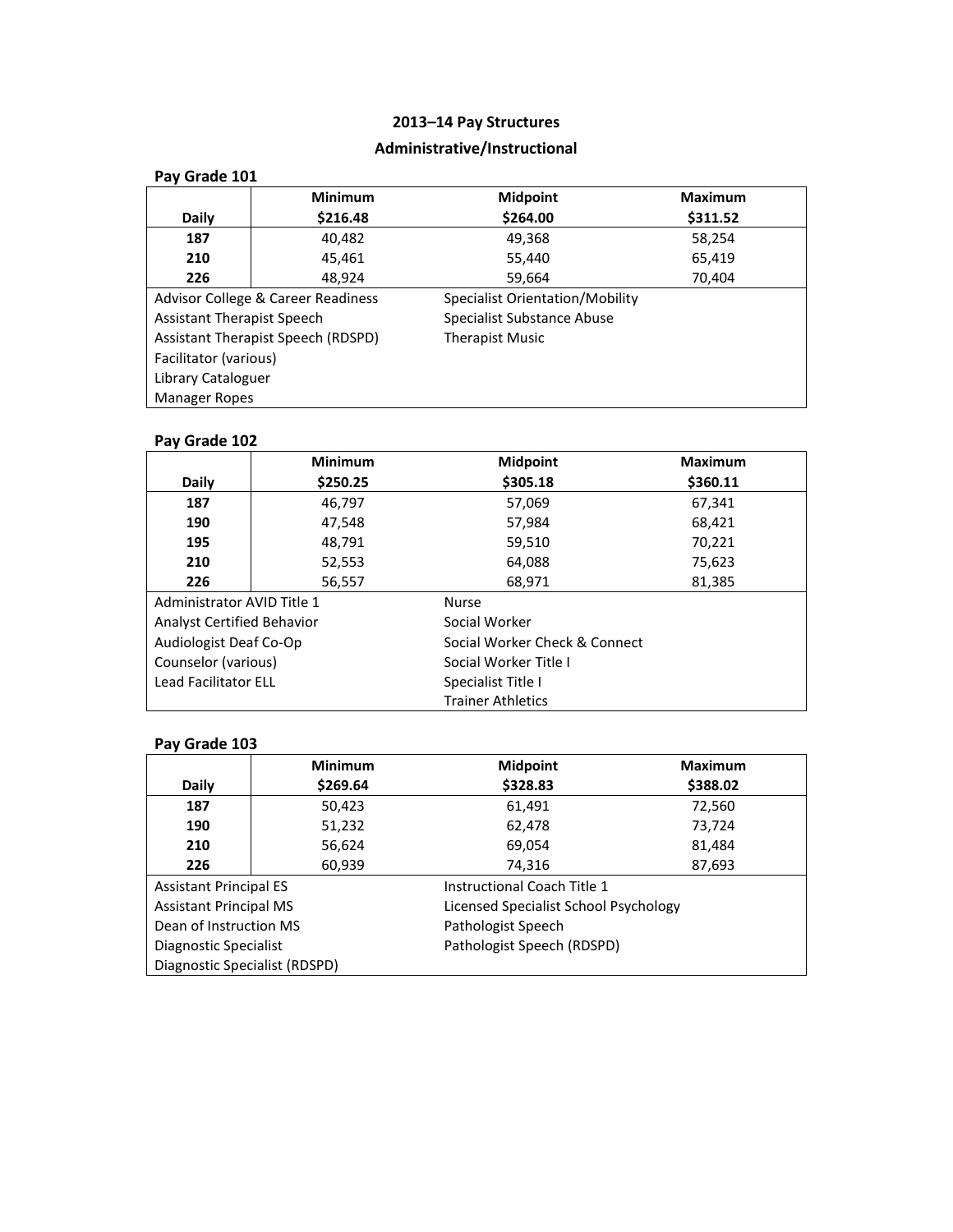## **Administrative/Instructional**

| Pay Grade 104                       |                                        |                                        |                |
|-------------------------------------|----------------------------------------|----------------------------------------|----------------|
|                                     | <b>Minimum</b>                         | <b>Midpoint</b>                        | <b>Maximum</b> |
| <b>Daily</b>                        | \$287.84                               | \$351.03<br>\$414.22                   |                |
| 187                                 | 53,826                                 | 65,643                                 | 77,459         |
| 210                                 | 60,446                                 | 73,716                                 | 86,986         |
| 226                                 | 65,052                                 | 79,333                                 | 93,614         |
| <b>Associate Principal MS</b>       |                                        | Coordinator Organizational Development |                |
|                                     | Assistant Principal Alternative School | Coordinator Research & Prog Evaluation |                |
| <b>Assistant Principal HS</b>       |                                        | Coordinator Science                    |                |
|                                     | <b>Coordinator Academic Readiness</b>  | <b>Coordinator Social Studies</b>      |                |
| Coordinator Academy                 |                                        | Coordinator Student Support Services   |                |
| <b>Coordinator CATE</b>             |                                        | Coordinator Testing & Evaluation       |                |
|                                     | Coordinator College & Career Readiness | Dean of Instruction HS                 |                |
| <b>Coordinator Educational Tech</b> |                                        | Dean of Instruction HS                 |                |
| Coordinator ELA                     |                                        | Lead Diagnostic Specialist             |                |
| Coordinator Family Literacy         |                                        | Lead Pathologist Speech                |                |
|                                     | Coordinator Foreign Language           | <b>Therapist Occupational</b>          |                |
| <b>Coordinator Mathematics</b>      |                                        | <b>Therapist Physical</b>              |                |

## **Pay Grade 105**

|                               | <b>Minimum</b>                 | <b>Midpoint</b>                      | <b>Maximum</b> |
|-------------------------------|--------------------------------|--------------------------------------|----------------|
| <b>Daily</b>                  | \$307.27                       | \$374.72                             | \$442.17       |
| 210                           | 64,527                         | 78,691                               | 92,856         |
| 226                           | 69,443                         | 84,687                               | 99,930         |
| Coordinator Accountability    |                                | Coordinator G/T                      |                |
| <b>Coordinator AVID</b>       |                                | <b>Coordinator Reading Recovery</b>  |                |
|                               | Coordinator Deaf Co-Op (RDSPD) | <b>Coordinator Special Education</b> |                |
| Coordinator Dyslexia/Literacy |                                | Coordinator Title 1                  |                |
| Coordinator Extended Day      |                                |                                      |                |

|                                      | <b>Minimum</b>                     | <b>Midpoint</b>             | <b>Maximum</b> |
|--------------------------------------|------------------------------------|-----------------------------|----------------|
| <b>Daily</b>                         | \$334.01                           | \$400.01                    | \$466.01       |
| 210                                  | 70,142                             | 84,002                      | 97,862         |
| 226                                  | 75,486                             | 90,402                      | 105,318        |
| <b>Associate Principal HS</b>        |                                    | Principal Elementary School |                |
| <b>Assistant Director Athletics</b>  |                                    | Principal Progressive HS    |                |
| Assistant Director Special Ed        |                                    | Supervisor Tech Ed Cent     |                |
|                                      | Assistant Director Student Support | <b>Lead Coordinator ELL</b> |                |
| Coach Head Football                  |                                    | Lead Coordinator Ext Day    |                |
|                                      | Coordinator Library/Media Services | Lead Nurse                  |                |
| <b>Principal Center For Learning</b> |                                    |                             |                |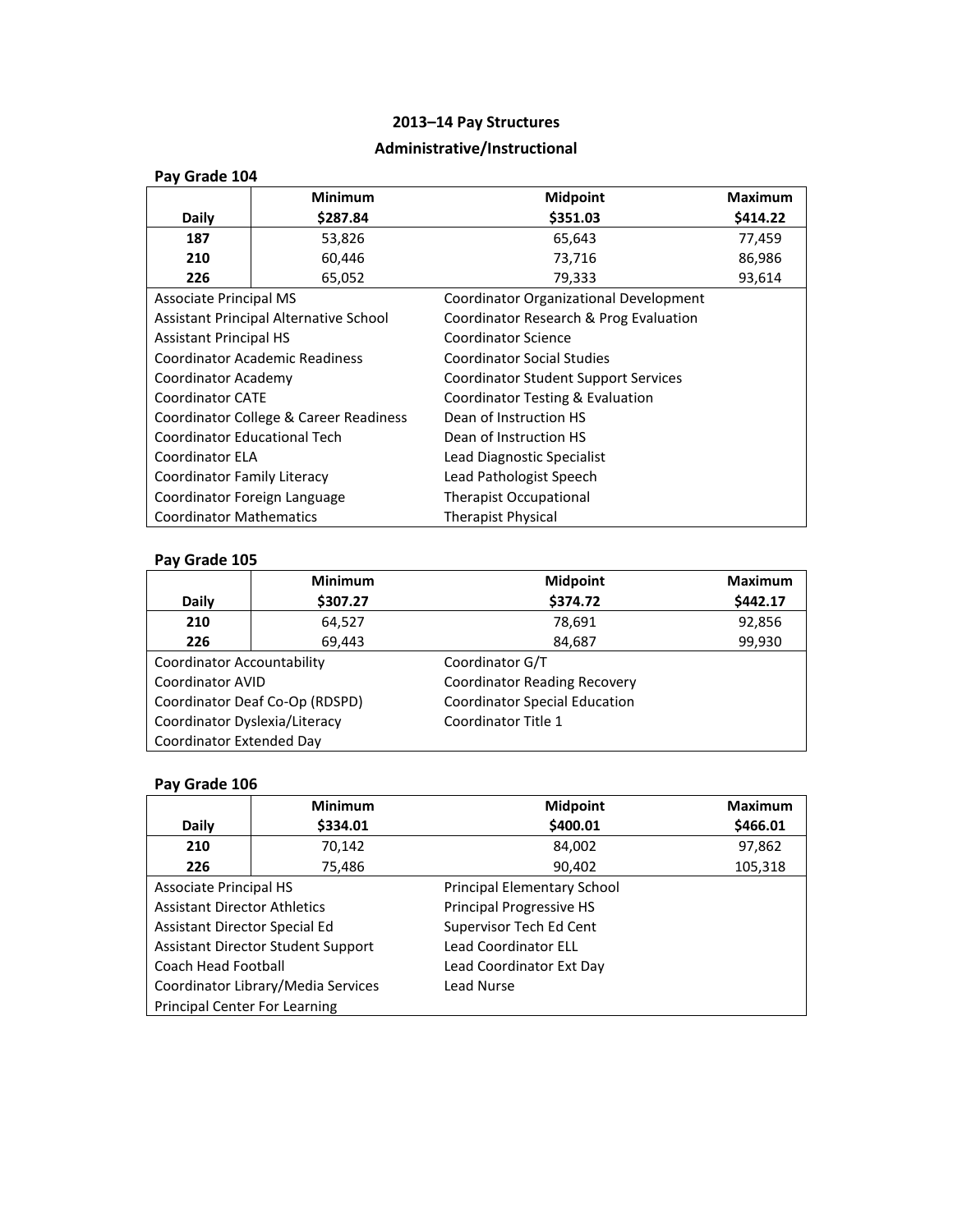## **Administrative/Instructional**

| Pay Grade 107              |                                     |                                     |                |
|----------------------------|-------------------------------------|-------------------------------------|----------------|
|                            | <b>Minimum</b>                      | <b>Midpoint</b>                     | <b>Maximum</b> |
| <b>Daily</b>               | \$365.74                            | \$438.01                            | \$510.28       |
| 226                        | 82,657                              | 98,990                              | 115,323        |
| Director Accountability    |                                     | Director Organizational Development |                |
|                            | Director College & Career Readiness | <b>Director Special Programs</b>    |                |
| Director Curriculum        |                                     | Director Student Support Services   |                |
| Director Fine Art          |                                     | Director Testing & Evaluation       |                |
| Director Gifted & Talented |                                     | Principal Middle School             |                |

## **Pay Grade 108**

|                                   | <b>Minimum</b>                       | <b>Midpoint</b>       | Maximum  |
|-----------------------------------|--------------------------------------|-----------------------|----------|
| Daily                             | \$426.08                             | \$510.28              | \$594.48 |
| 226                               | 96.294                               | 115,323               | 134,352  |
| <b>Director Athletics</b>         |                                      | Principal High School |          |
| <b>Director Special Education</b> |                                      |                       |          |
|                                   | <b>Executive Director Curriculum</b> |                       |          |

## **Pay Grade 109**

| <b>Daily</b>             | Minimum<br>\$499.98 | <b>Midpoint</b><br>\$613.47   | Maximum<br>\$726.96 |
|--------------------------|---------------------|-------------------------------|---------------------|
| 226                      | 112.995             | 138,644                       | 164,293             |
| Assistant Superintendent |                     | <b>Chief Academic Officer</b> |                     |

|                       | <b>Minimum</b> | <b>Midpoint</b> | Maximum  |
|-----------------------|----------------|-----------------|----------|
| <b>Daily</b>          | \$562.47       | \$690.15        | \$817.83 |
| 226                   | 127,118        | 155.974         | 184,830  |
| Deputy Superintendent |                |                 |          |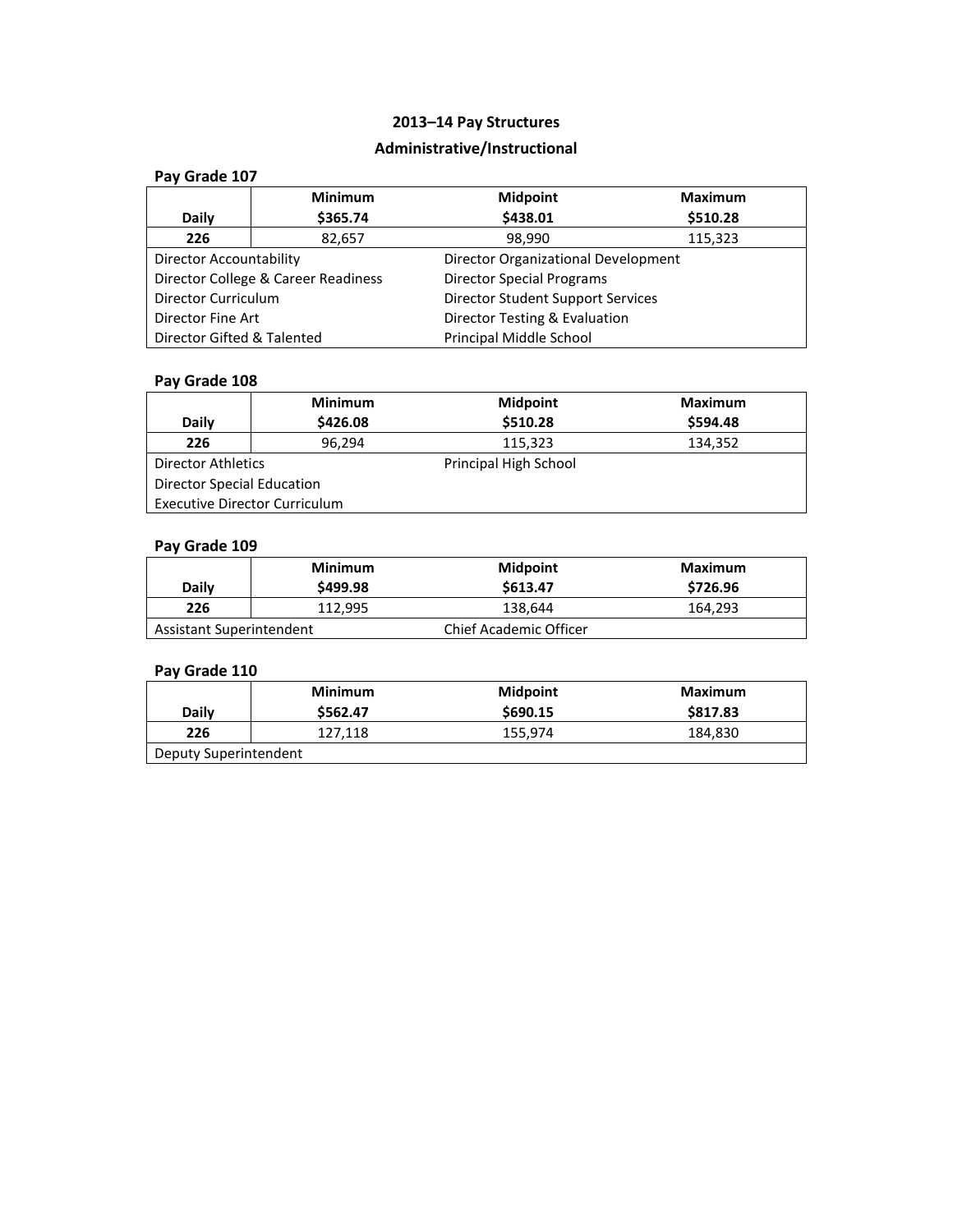## **Administrative/Business**

| Pay Grade 201 |  |
|---------------|--|
|---------------|--|

|                                    | <b>Minimum</b> | <b>Midpoint</b>                  | <b>Maximum</b> |
|------------------------------------|----------------|----------------------------------|----------------|
| <b>Daily</b>                       | \$174.41       | \$214.00                         | \$253.59       |
| 226                                | 39,417         | 48,364                           | 57,311         |
| 242                                | 42.207         | 51,788                           | 61,369         |
| Asst Manager Warehouse             |                | Specialist Safety & Security     |                |
| Asst Manager Warehouse/Instruc     |                | Supervisor Extended Day          |                |
| <b>Manager Shop Transportation</b> |                | Supervisor Route & Safety        |                |
| <b>Specialist Communications</b>   |                | <b>Supervisor Transportation</b> |                |

## **Pay Grade 202**

|                                                             | <b>Minimum</b>                                                 | <b>Midpoint</b>                   | <b>Maximum</b> |  |
|-------------------------------------------------------------|----------------------------------------------------------------|-----------------------------------|----------------|--|
| <b>Daily</b>                                                | \$191.85                                                       | \$235.40                          | \$278.95       |  |
| 210                                                         | 40,289                                                         | 49,434                            | 58,580         |  |
| 226                                                         | 43,358                                                         | 53,200                            | 63,043         |  |
| 242                                                         | 46,428                                                         | 56,967                            | 67,506         |  |
| Buyer                                                       |                                                                | <b>Manager Safety Programs</b>    |                |  |
| Coordinator Print Shop                                      |                                                                | Paralegal                         |                |  |
|                                                             | Manager Early Childhood Center<br>Specialist Safety Engineer   |                                   |                |  |
|                                                             | <b>Supervisor Auxiliary Support</b><br>Manager HR Compensation |                                   |                |  |
| Manager HR Employee Leaves                                  |                                                                | <b>Supervisor Child Nutrition</b> |                |  |
| Manager HR Paraprofessionals<br><b>Supervisor Grounds</b>   |                                                                |                                   |                |  |
| Manager HR Records                                          |                                                                | Supervisor Inventory/Warehouse    |                |  |
| Manager Payroll & Benefits<br><b>Supervisor Maintenance</b> |                                                                |                                   |                |  |
|                                                             |                                                                | Zone Supervisor                   |                |  |

|                               | <b>Minimum</b>                  | <b>Midpoint</b>                          | <b>Maximum</b> |
|-------------------------------|---------------------------------|------------------------------------------|----------------|
| <b>Daily</b>                  | \$212.48                        | \$260.71                                 | \$308.94       |
| 226                           | 48,020                          | 58,920                                   | 69,820         |
| 242                           | 51,420                          | 63,092                                   | 74,763         |
| <b>Coordinator Graphics</b>   |                                 | <b>Manager Transportation Operations</b> |                |
| <b>Coordinator VIPS</b>       | Manager Warehouse/Instruction   |                                          |                |
| <b>Executive Assistant IV</b> | <b>Project Manager</b>          |                                          |                |
| <b>Internal Auditor</b>       | System Administrator E-learning |                                          |                |
| <b>Manager Natatorium</b>     |                                 |                                          |                |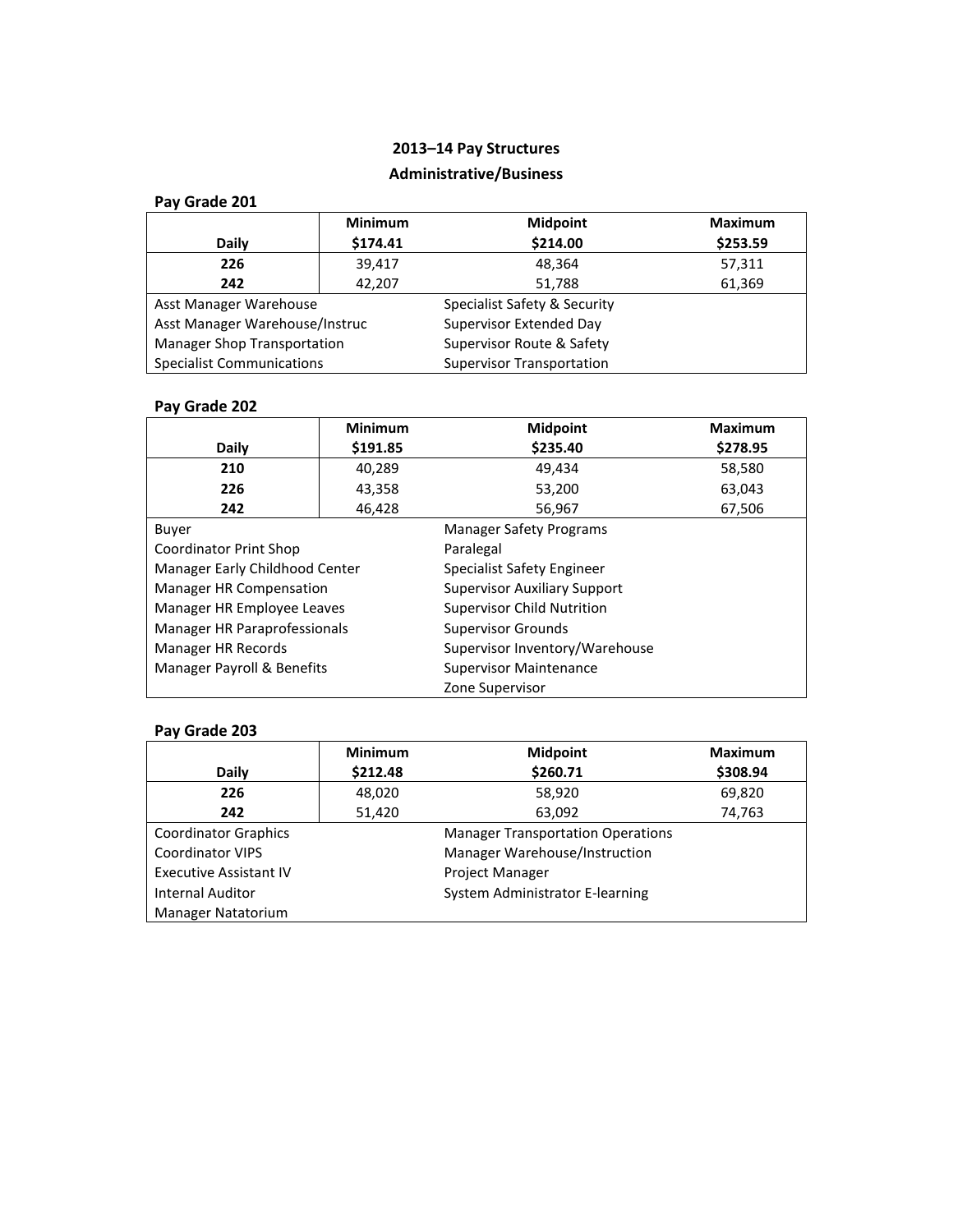## **Administrative/Business**

| Pay Grade 204                                             |                                                                 |                 |                |  |
|-----------------------------------------------------------|-----------------------------------------------------------------|-----------------|----------------|--|
|                                                           | <b>Minimum</b>                                                  | <b>Midpoint</b> | <b>Maximum</b> |  |
| Daily                                                     | \$259.23                                                        | \$318.07        | \$376.91       |  |
| 226                                                       | 58,586                                                          | 71,884          | 85,182         |  |
|                                                           | Asst Director CND Personnel<br><b>Accountant Activity Funds</b> |                 |                |  |
| <b>Accountant Child Nutrition</b>                         | Asst Director Materials Management                              |                 |                |  |
| <b>Accountant General Ledger</b>                          | Coordinator Digital & Web Services                              |                 |                |  |
| Analyst Budget<br>Internal Auditor Sr.                    |                                                                 |                 |                |  |
| Architect<br><b>Manager Accounts Payable</b>              |                                                                 |                 |                |  |
| <b>Asst Director CND Nutrition</b><br>Project Manager Sr. |                                                                 |                 |                |  |

## **Pay Grade 205**

|                                           | <b>Minimum</b> | <b>Midpoint</b>                | <b>Maximum</b> |
|-------------------------------------------|----------------|--------------------------------|----------------|
| Daily                                     | \$294.87       | \$361.80                       | \$428.73       |
| 226                                       | 66,641         | 81,767                         | 96.893         |
| <b>Accountant Staff</b>                   |                | Manager Energy                 |                |
| <b>Asst Director Transportation</b>       |                | <b>Manager HVAC Operations</b> |                |
| <b>Business Analyst (Child Nutrition)</b> |                | Zone Manager                   |                |

## **Pay Grade 206**

|                                            | <b>Minimum</b> | <b>Midpoint</b>         | <b>Maximum</b> |
|--------------------------------------------|----------------|-------------------------|----------------|
| Daily                                      | \$329.51       | \$404.31                | \$479.11       |
| 226                                        | 74.469         | 91.374                  | 108,279        |
| <b>Analyst HRIS &amp; Position Control</b> |                | Director Budget         |                |
| <b>Coordinator Human Resources</b>         |                | Project Coordinator MPE |                |
| <b>Director Communications</b>             |                | <b>Project Designer</b> |                |

## **Pay Grade 207**

|                                 | <b>Minimum</b> | <b>Midpoint</b>         | <b>Maximum</b> |  |
|---------------------------------|----------------|-------------------------|----------------|--|
| Daily                           | \$362.46       | \$444.74                | \$527.02       |  |
| 226                             | 81,916         | 100,511                 | 119,107        |  |
| <b>Director Child Nutrition</b> |                | Director Transportation |                |  |
| Director Design & Construction  |                |                         |                |  |
| Director Internal Audit         |                |                         |                |  |
| Director Payroll & Benefits     |                |                         |                |  |

|                         | <b>Minimum</b>             | <b>Midpoint</b>               | <b>Maximum</b> |
|-------------------------|----------------------------|-------------------------------|----------------|
| <b>Daily</b>            | \$398.71                   | \$489.21                      | \$579.71       |
| 226                     | 90,108                     | 110,561                       | 131,014        |
| Attorney                |                            | Director Employee Services    |                |
| Chief Of Police         | <b>Director Facilities</b> |                               |                |
| <b>Director Finance</b> |                            | Director Materials Management |                |
| Director Compensation   |                            | Director Staffing             |                |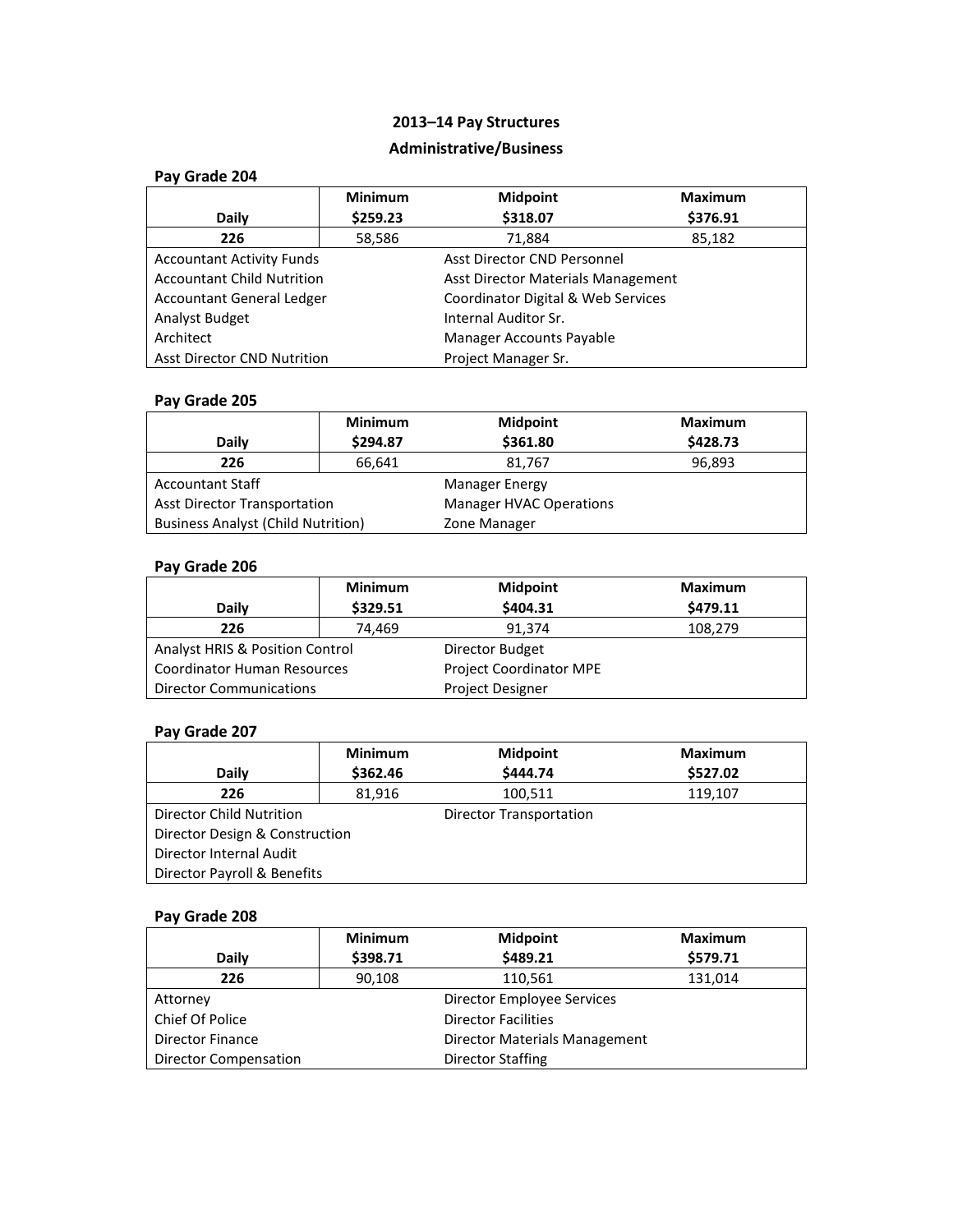## **Administrative/Business**

### **Pay Grade 209**

| <b>Daily</b>                   | Minimum<br>\$438.58 | <b>Midpoint</b><br>\$538.13          | Maximum<br>\$637.68 |
|--------------------------------|---------------------|--------------------------------------|---------------------|
| 226                            | 99.119              | 121.617                              | 144.116             |
| Director Safe & Secure Schools |                     | <b>Executive Director Facilities</b> |                     |

|                                         | <b>Minimum</b> | <b>Midpoint</b>                      | <b>Maximum</b> |
|-----------------------------------------|----------------|--------------------------------------|----------------|
| Daily                                   | \$499.98       | \$613.47                             | \$726.96       |
| 226                                     | 112,995        | 138,644                              | 164,293        |
| <b>Chief Auxiliary Services Officer</b> |                | <b>Chief Human Resources Officer</b> |                |
| <b>Chief Communications Officer</b>     |                | <b>Chief Information Officer</b>     |                |
| <b>Chief Financial Officer</b>          |                | <b>General Counsel</b>               |                |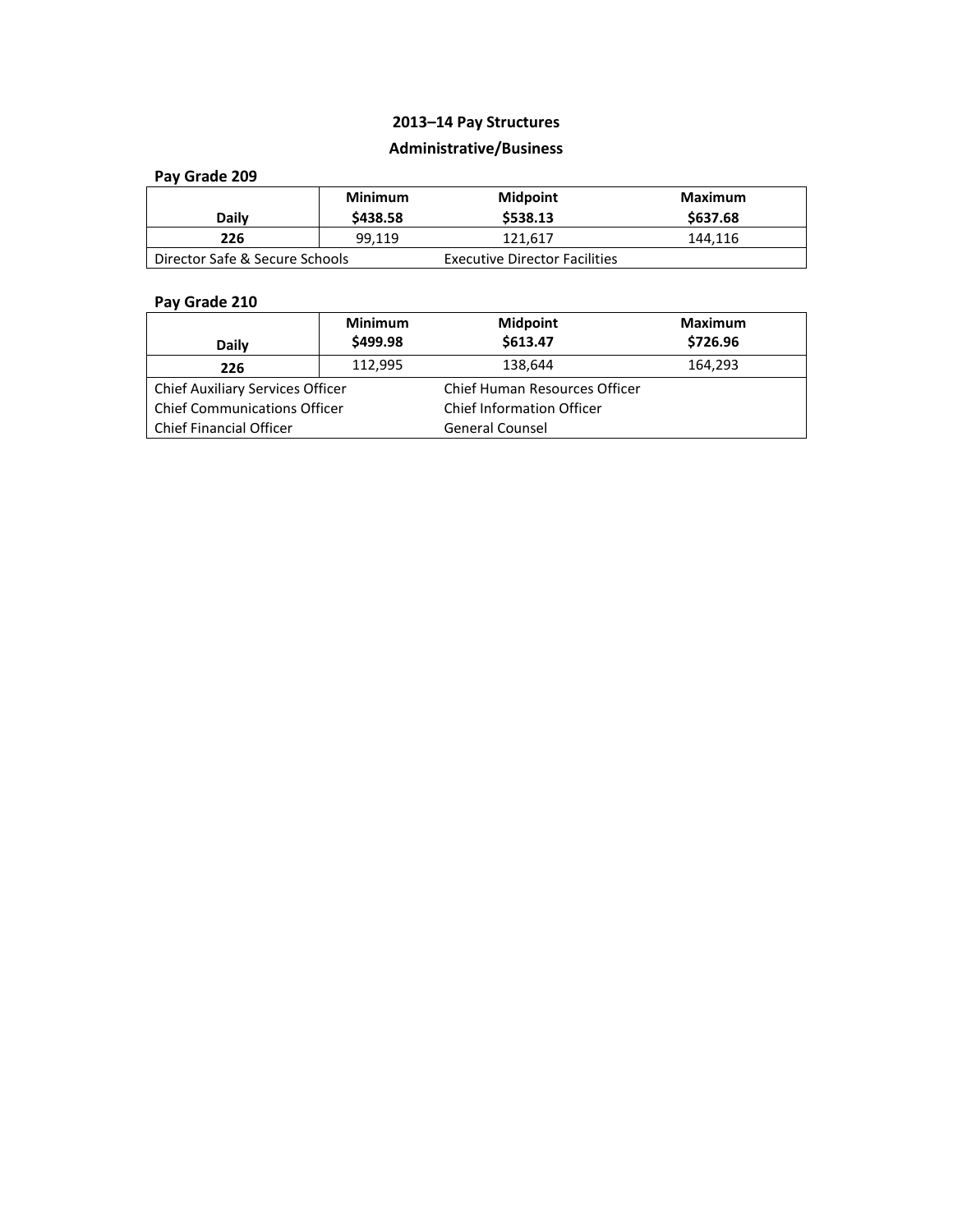# **2013–14 Pay Structures Technology**

### **Pay Grade 301**

| <b>Daily</b> | <b>Minimum</b><br>\$147.60         | <b>Midpoint</b><br>\$180.00 | Maximum<br>\$212.40 |
|--------------|------------------------------------|-----------------------------|---------------------|
| 226          | 33.358                             | 40.680                      | 48.002              |
|              | Specialist Application Support Jr. | Specialist PEIMS            |                     |

## **Pay Grade 302**

|                             | <b>Minimum</b> | <b>Midpoint</b>             | Maximum  |
|-----------------------------|----------------|-----------------------------|----------|
| Daily                       | \$164.57       | \$200.70                    | \$236.83 |
| 226                         | 37.193         | 45.358                      | 53,524   |
| <b>Analyst Service Desk</b> |                | Specialist Conversion (SIS) |          |
| Analyst User Support        |                |                             |          |

### **Pay Grade 303**

| <b>Daily</b>             | Minimum<br>\$176.10 | <b>Midpoint</b><br>\$214.75           | Maximum<br>\$253.41 |
|--------------------------|---------------------|---------------------------------------|---------------------|
| 226                      | 39.799              | 48.534                                | 57.271              |
| Analyst User Support Sr. |                     | <b>Specialist Application Support</b> |                     |

### **Pay Grade 304**

|                           | <b>Minimum</b> | <b>Midpoint</b>         | Maximum  |
|---------------------------|----------------|-------------------------|----------|
| <b>Daily</b>              | \$198.99       | \$242.67                | \$286.35 |
| 226                       | 44.972         | 54.843                  | 64.715   |
| Lead Analyst Service Desk |                | Specialist Data Quality |          |

## **Pay Grade 305**

|                                 | <b>Minimum</b> | <b>Midpoint</b>                    | <b>Maximum</b> |
|---------------------------------|----------------|------------------------------------|----------------|
| <b>Daily</b>                    | \$245.75       | \$299.70                           | \$353.65       |
| 226                             | 55,540         | 67,732                             | 79.925         |
| <b>Analyst Functional (SIS)</b> |                | Programmer Application Jr.         |                |
| <b>Analyst Network Services</b> |                | <b>Specialist Network Security</b> |                |
| Analyst User Support Lead       |                |                                    |                |

|                                      | <b>Minimum</b> | <b>Midpoint</b>                | <b>Maximum</b> |
|--------------------------------------|----------------|--------------------------------|----------------|
| Daily                                | \$280.16       | \$341.66                       | \$403.16       |
| 226                                  | 63,316         | 77,215                         | 91,114         |
| <b>Analyst Applications Security</b> |                | Specialist Student Information |                |
| Analyst Programmer Systems I         |                | Sr. Network Engineer I         |                |
| Coordinator Tech Admin Software      |                | Sr. Systems Engineer I         |                |
| Manager Customer Service Center      |                | Web Programmer                 |                |
|                                      |                |                                |                |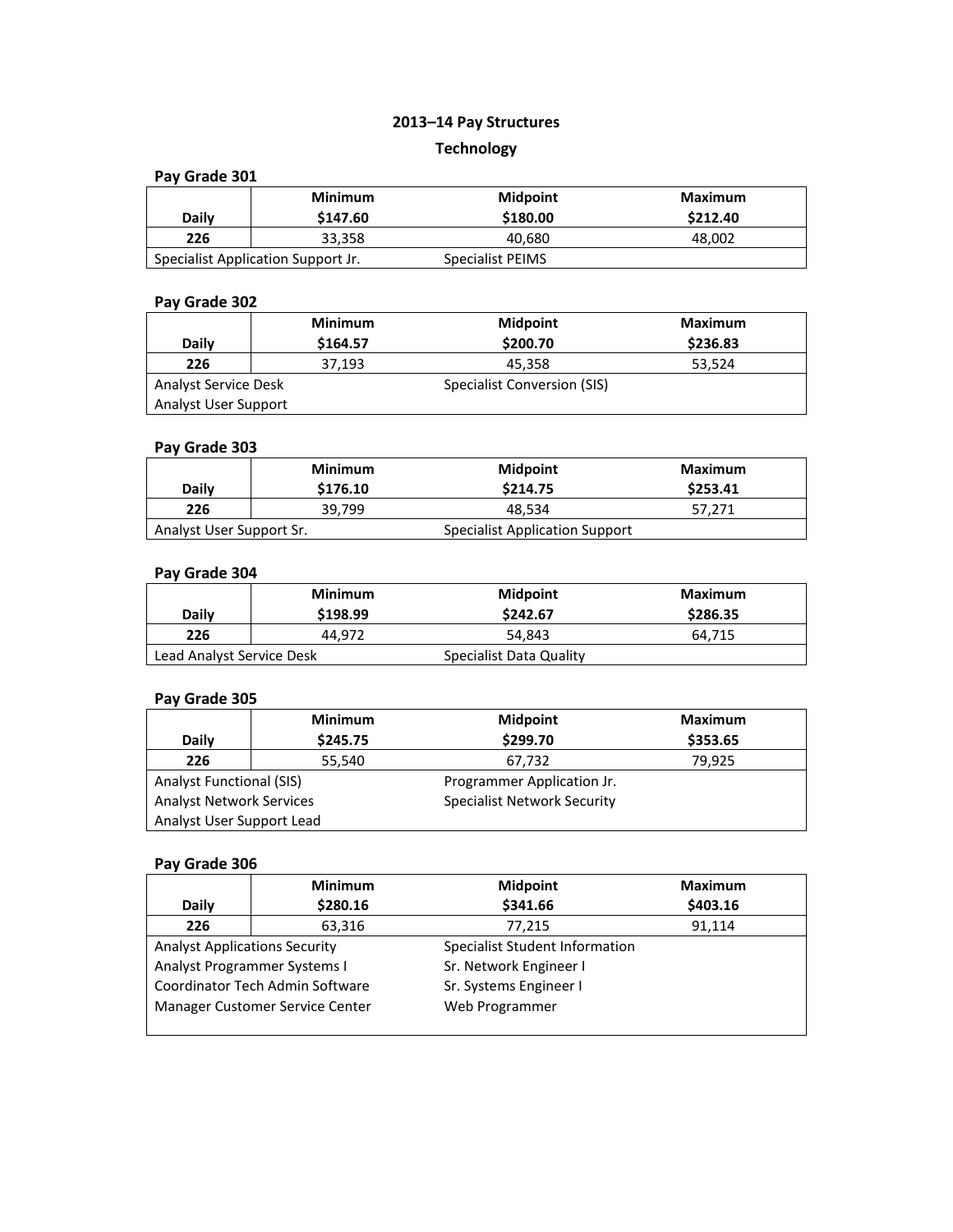# **2013–14 Pay Structures Technology**

### **Pay Grade 307**

|                               | <b>Minimum</b> | <b>Midpoint</b>         | <b>Maximum</b> |
|-------------------------------|----------------|-------------------------|----------------|
| Daily                         | \$315.88       | \$385.22                | \$454.56       |
| 226                           | 71,389         | 87,060                  | 102,731        |
| Analyst Programmer Systems II |                | Sr. Network Engineer II |                |
| <b>Coordinator PEIMS</b>      |                | Sr. Systems Engineer II |                |
| PeopleSoft Developer          |                | Web Analyst             |                |

## **Pay Grade 308**

|                                    | <b>Minimum</b> | <b>Midpoint</b>                   | <b>Maximum</b> |
|------------------------------------|----------------|-----------------------------------|----------------|
| Daily                              | \$339.57       | \$414.11                          | \$488.65       |
| 226                                | 76.743         | 93.589                            | 110,435        |
| <b>Business Analyst</b>            |                | Specialist Registration Sr. (SIS) |                |
| Programmer Sharepoint              |                | <b>Team Lead Network Services</b> |                |
| Specialist Application Support Sr. |                | Web Developer                     |                |

### **Pay Grade 309**

|                               | <b>Minimum</b> | <b>Midpoint</b>                 | <b>Maximum</b> |
|-------------------------------|----------------|---------------------------------|----------------|
| <b>Daily</b>                  | \$403.70       | \$483.47                        | \$563.24       |
| 226                           | 91,236         | 109,264                         | 127,292        |
| Database Administrator (PS)   |                | <b>Manager Remote Services</b>  |                |
| <b>Integration Architect</b>  |                | <b>Manager Special Projects</b> |                |
| <b>Manager Local Services</b> |                | Sr. Technical Developer (PS)    |                |

|                                        | <b>Minimum</b> | <b>Midpoint</b>                         | Maximum  |
|----------------------------------------|----------------|-----------------------------------------|----------|
| Daily                                  | \$462.23       | \$553.57                                | \$644.91 |
| 226                                    | 104.464        | 125.107                                 | 145,750  |
| Director Application Maint/Development |                | Director Enterprise Application Support |          |
| Director Educational Technology        |                | <b>Director Technical Services</b>      |          |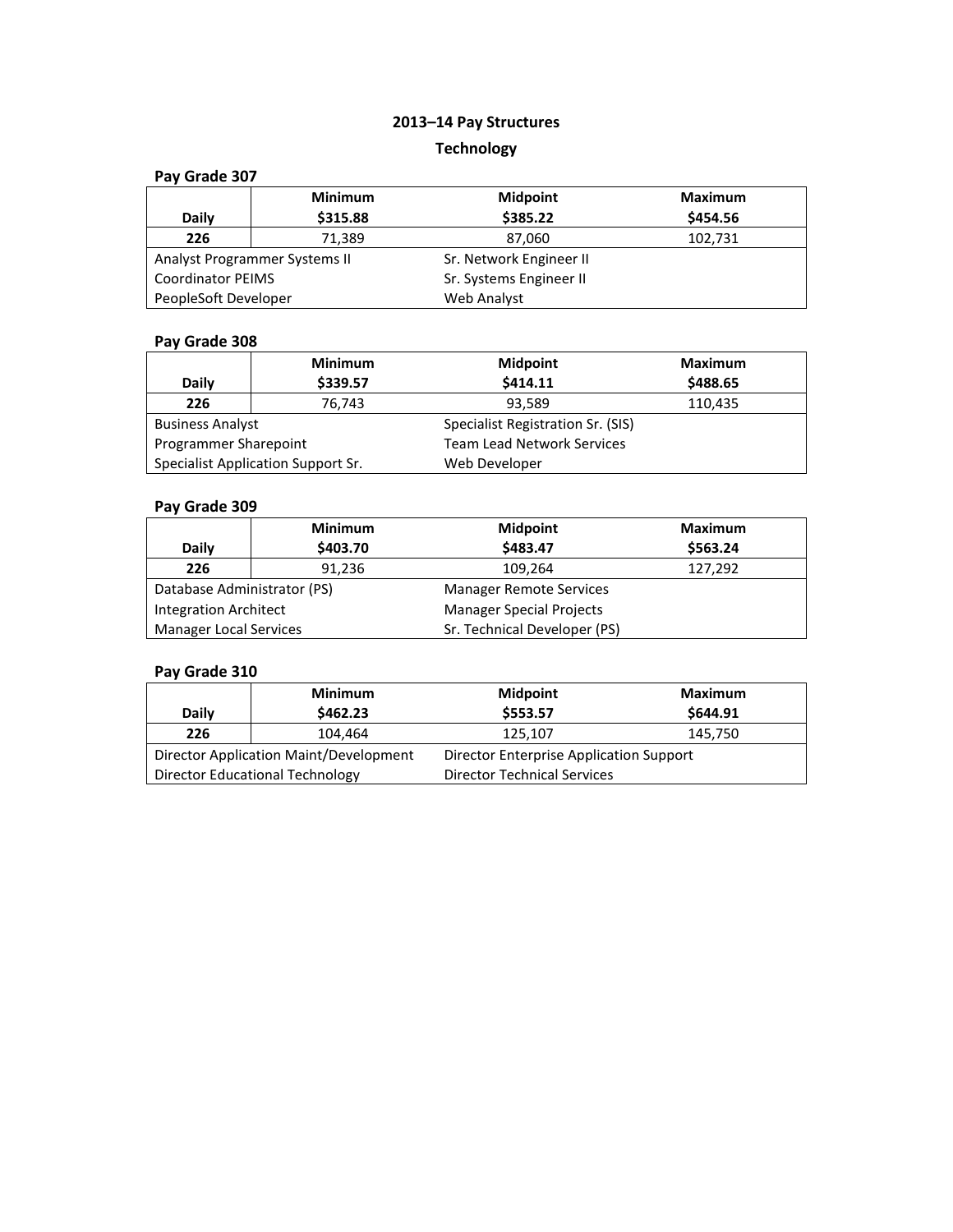## **Clerical Support**

| Pay Grade 401 |                |                 |                |
|---------------|----------------|-----------------|----------------|
|               | <b>Minimum</b> | <b>Midpoint</b> | <b>Maximum</b> |
| Hourly        | \$10.78        | \$13.15         | \$15.52        |
| 184           | 14,876         | 18,147          | 21,418         |
| 226           | 18,272         | 22,289          | 26,306         |
| 210           | 16,979         | 20,711          | 24.444         |
| Aide District |                | Receptionist    |                |
| Clerk I       |                |                 |                |

## **Pay Grade 402**

|          | <b>Minimum</b> | <b>Midpoint</b> | <b>Maximum</b> |
|----------|----------------|-----------------|----------------|
| Hourly   | \$12.83        | \$15.65         | \$18.47        |
| 184      | 17,705         | 21,597          | 25,489         |
| 210      | 20,207         | 24,649          | 29,090         |
| 226      | 21.747         | 26,527          | 31,307         |
| Clerk II |                |                 |                |

#### **Pay Grade 403**

|                                   | <b>Minimum</b> | <b>Midpoint</b> | <b>Maximum</b> |
|-----------------------------------|----------------|-----------------|----------------|
| Hourly                            | \$14.66        | \$17.88         | \$21.10        |
| 184                               | 20,231         | 24,674          | 29,118         |
| 187                               | 20,561         | 25,077          | 29,593         |
| 195                               | 21,440         | 26,150          | 30,859         |
| 210                               | 23,090         | 28,161          | 33,233         |
| 226                               | 24,849         | 30,307          | 35,765         |
| Administrative Assistant I        |                | Clerk III Data  |                |
| Clerk III<br>Clerk III Purchasing |                |                 |                |
| Clerk III Analyst                 |                |                 |                |

### **Pay Grade 404**

|                             | <b>Minimum</b> | <b>Midpoint</b>                     | <b>Maximum</b> |
|-----------------------------|----------------|-------------------------------------|----------------|
| Hourly                      | \$17.01        | \$20.74                             | \$24.47        |
| 184                         | 23,474         | 28,621                              | 33,769         |
| 210                         | 26,791         | 32,666                              | 38,540         |
| 226                         | 28,832         | 35,154                              | 41,477         |
| 242                         | 30,873         | 37,643                              | 44,413         |
| Administrative Assistant II |                | Registrar Assistant                 |                |
| Bookkeeper                  |                | <b>Clerk Payroll &amp; Benefits</b> |                |
| Clerk IV Attendance         |                | <b>Specialist Transportation</b>    |                |

| Hourly                | <b>Minimum</b><br>\$18.54 | <b>Midpoint</b><br>\$22.61 | Maximum<br>\$26.68 |
|-----------------------|---------------------------|----------------------------|--------------------|
| 226                   | 31.425                    | 38,324                     | 45,223             |
| Executive Assistant I |                           |                            |                    |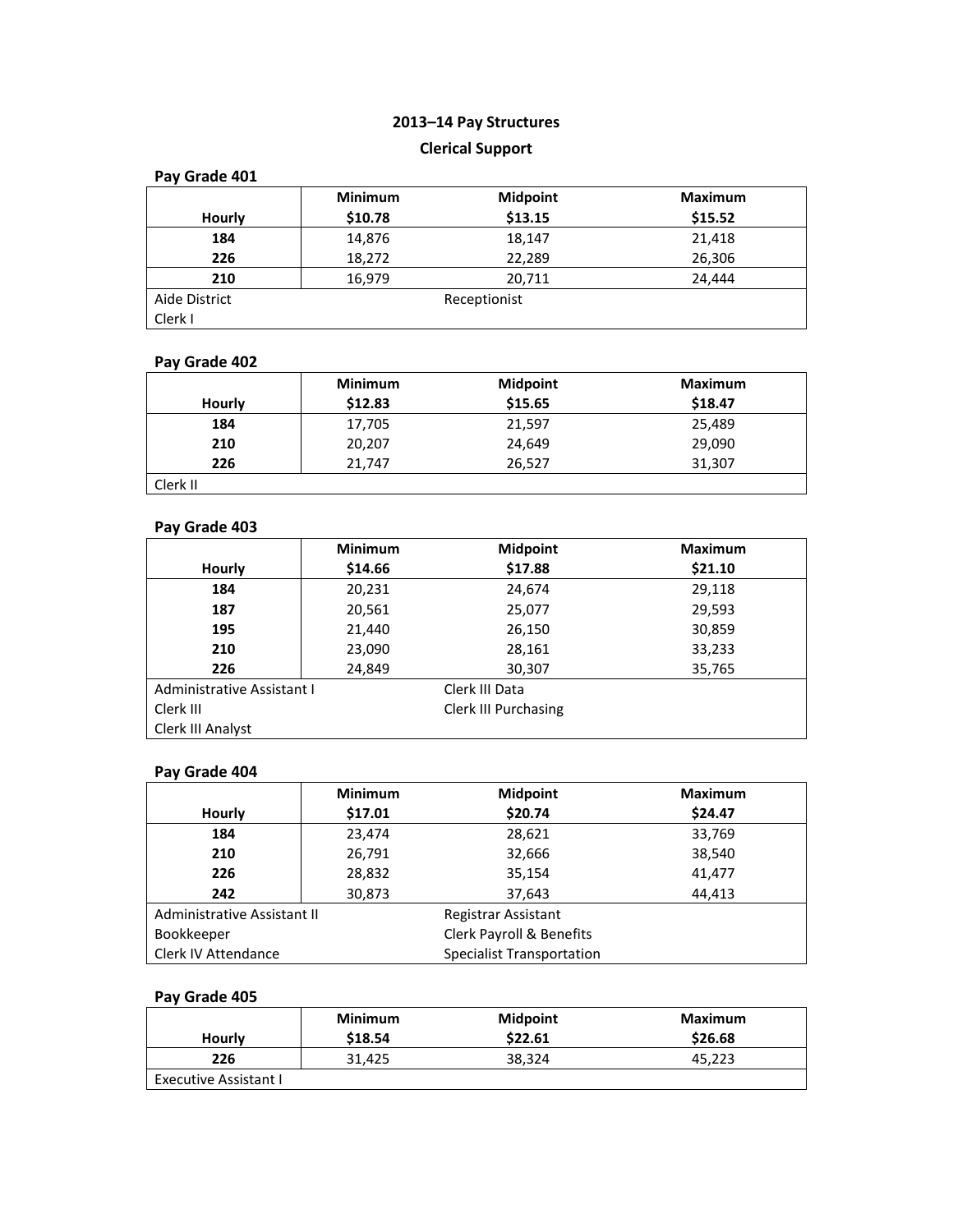# **2013–14 Pay Structures Clerical Support**

## **Pay Grade 406**

|                                | <b>Minimum</b> | <b>Midpoint</b>                   | <b>Maximum</b> |
|--------------------------------|----------------|-----------------------------------|----------------|
| Hourly                         | \$19.66        | \$23.97                           | \$28.28        |
| 226                            | 33,324         | 40,629                            | 47,935         |
| Associate Budget               |                | <b>Specialist Child Nutrition</b> |                |
| <b>Executive Assistant II</b>  |                | Specialist Human Resources I      |                |
| Registrar Paraprofessional     |                | Specialist Payroll                |                |
| <b>Specialist Accounting I</b> |                |                                   |                |
| Specialist Accounts Payable    |                |                                   |                |

## **Pay Grade 407**

|                                | <b>Minimum</b> | <b>Midpoint</b>                   | <b>Maximum</b> |
|--------------------------------|----------------|-----------------------------------|----------------|
| Hourly                         | \$21.82        | \$26.61                           | \$31.40        |
| 226                            | 36,985         | 45,104                            | 53,223         |
| <b>Certification Officer</b>   |                | Specialist Human Resources II     |                |
| <b>Executive Assistant III</b> |                | <b>Specialist Safety Programs</b> |                |
| Manager Office                 |                | Specialist SHARS/Medicaid         |                |
| <b>Specialist Benefits</b>     |                | Specialist Student Activity       |                |
| Specialist Data Integrity      |                | <b>Specialist Testing</b>         |                |
| Specialist Design & Construct  |                |                                   |                |
| <b>Specialist Fixed Assets</b> |                |                                   |                |

|                                    | <b>Minimum</b>                  | <b>Midpoint</b>                 | <b>Maximum</b> |
|------------------------------------|---------------------------------|---------------------------------|----------------|
| Hourly                             | \$26.84                         | \$32.73                         | \$38.62        |
| 226                                | 45.494                          | 55.477                          | 65,461         |
|                                    | Assistant to the Superintendent | <b>Specialist Accounting II</b> |                |
| <b>Associate Accounting</b>        |                                 | <b>Specialist Compensation</b>  |                |
| <b>Associate Budget Accounting</b> |                                 | Specialist Tax & Travel         |                |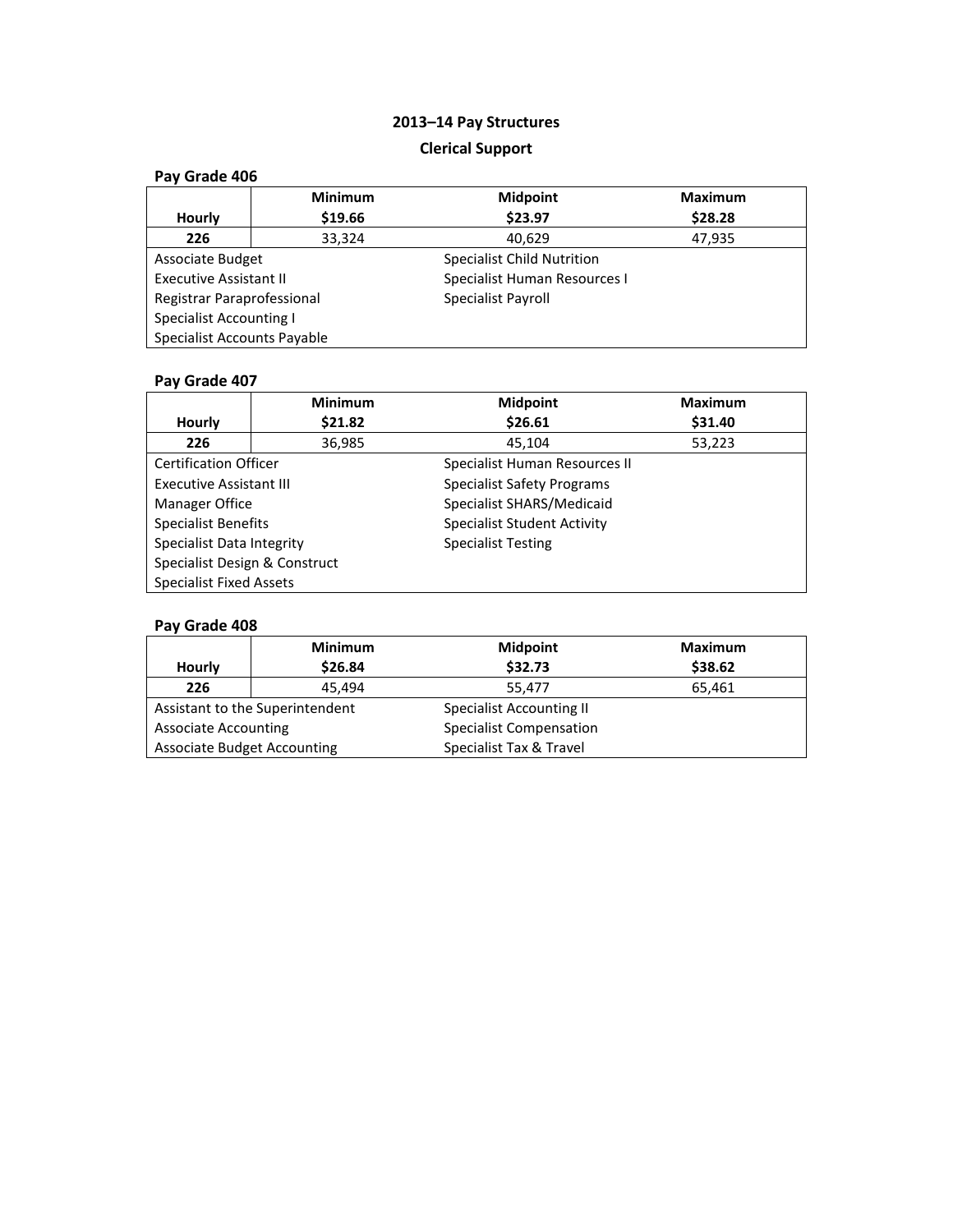## **Educational Assistants**

| Pay Grade 501                                                    |                                         |                       |                |  |
|------------------------------------------------------------------|-----------------------------------------|-----------------------|----------------|--|
|                                                                  | <b>Minimum</b>                          | <b>Midpoint</b>       | <b>Maximum</b> |  |
| Hourly                                                           | \$11.51                                 | \$14.04               | \$16.57        |  |
| 184                                                              | 15,884                                  | 19,375                | 22,867         |  |
| 185                                                              | 15,970                                  | 19,481                | 22,991         |  |
| 187                                                              | 16,143                                  | 19,691                | 23,239         |  |
| Aide Bilingual/ESL<br>Aide Nurse                                 |                                         |                       |                |  |
| Aide Counselor<br>Aide Nurse/Counselor                           |                                         |                       |                |  |
| Aide Deaf Co-Op (RDSPD)<br>Aide Physical Education               |                                         |                       |                |  |
| Aide Dual Language                                               |                                         | Aide Pre-Kindergarten |                |  |
| Aide Instructional<br>Aide Special Ed Non Severe                 |                                         |                       |                |  |
| Aide Juvenile Justice<br>Assistant Site Coordinator Extended Day |                                         |                       |                |  |
|                                                                  | Aide Kindergarten<br><b>Monitor ISS</b> |                       |                |  |
| Aide Library                                                     |                                         |                       |                |  |

## **Pay Grade 502**

|                        | <b>Minimum</b> | <b>Midpoint</b> | Maximum |
|------------------------|----------------|-----------------|---------|
| Hourly                 | \$13.91        | \$16.97         | \$20.03 |
| 184                    | 19.196         | 23.419          | 27.641  |
| Aide Special Ed Severe |                |                 |         |

## **Pay Grade 503**

|        | <b>Minimum</b>                | <b>Midpoint</b>              | Maximum |
|--------|-------------------------------|------------------------------|---------|
| Hourly | \$14.62                       | \$17.83                      | \$21.04 |
| 184    | 20.176                        | 24.605                       | 29.035  |
| 187    | 21,505                        | 25.007                       | 29.509  |
|        | Aide Special Ed Vac Job Coach | <b>Monitor Shared Dreams</b> |         |

## **Pay Grade 504**

|                               | <b>Minimum</b> | <b>Midpoint</b> | Maximum |  |
|-------------------------------|----------------|-----------------|---------|--|
| Hourly                        | \$16.38        | \$19.97         | \$23.56 |  |
| 185                           | 22.727         | 27.708          | 32.690  |  |
| Site Coordinator Extended Day |                |                 |         |  |

|              | <b>Minimum</b>                 | <b>Midpoint</b>           | <b>Maximum</b> |
|--------------|--------------------------------|---------------------------|----------------|
| Hourly       | \$18.67                        | \$22.77                   | \$26.87        |
| 184          | 25,765                         | 31,423                    | 37,081         |
| 187          | 26,185                         | 31,935                    | 37,685         |
| 226          | 31,646                         | 38,595                    | 45,545         |
|              | Coordinator Parent Center (FT) | Liaison PEP               |                |
| Home Visitor |                                | Nurse Licensed Vocational |                |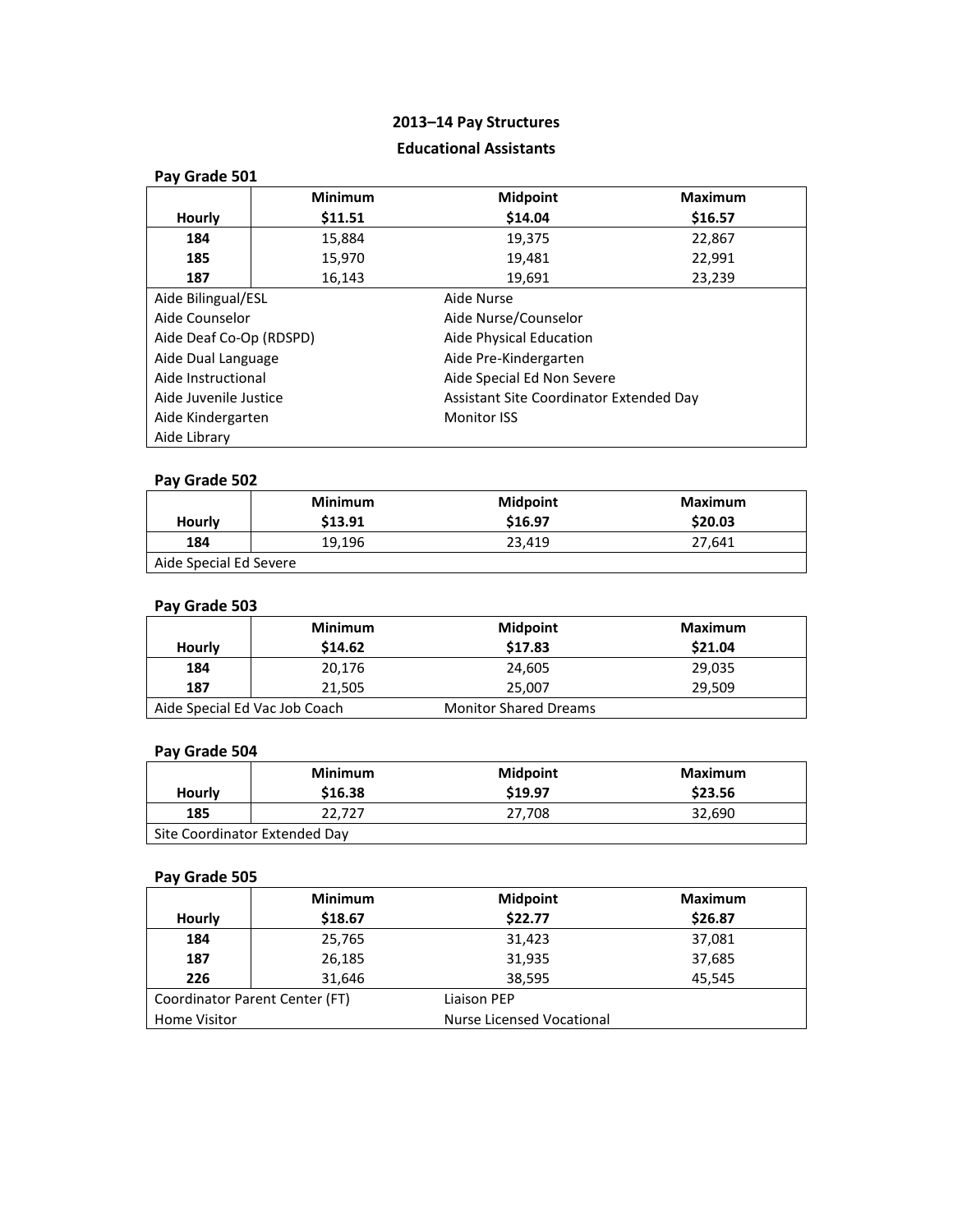## **Educational Assistants**

| Pay Grade 506          |                |          |                |  |
|------------------------|----------------|----------|----------------|--|
|                        | <b>Minimum</b> | Midpoint | <b>Maximum</b> |  |
| Hourly                 | \$21.84        | \$26.64  | \$31.44        |  |
| 187                    | 30,631         | 37,363   | 44.095         |  |
| Interpreter Deaf Co-Op |                |          |                |  |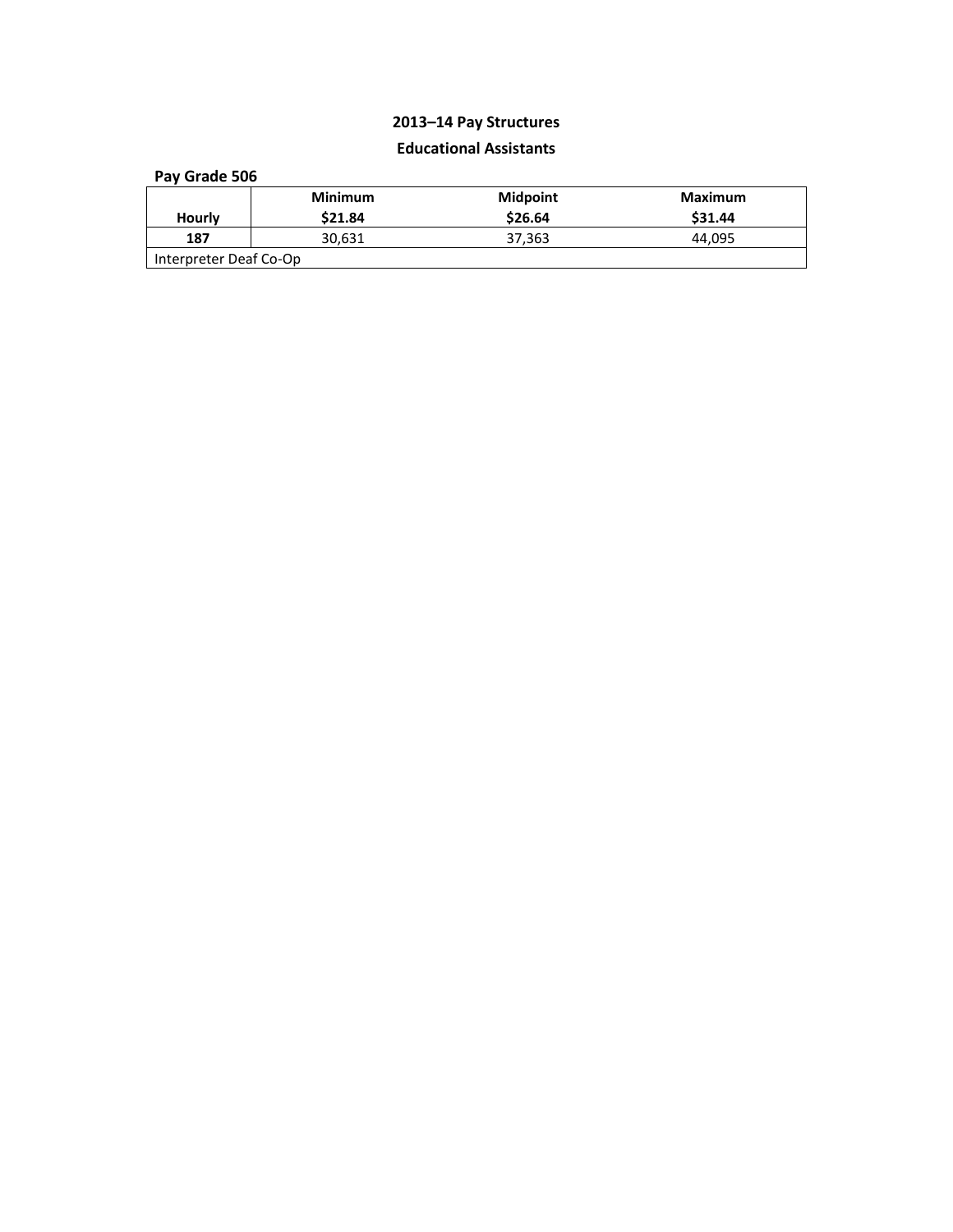## **2013–14 Pay Structures Auxiliary**

## **Pay Grade 601**

|                                       | <b>Minimum</b> | <b>Midpoint</b>    | <b>Maximum</b> |
|---------------------------------------|----------------|--------------------|----------------|
| <b>Hourly</b>                         | \$9.02         | \$11.00            | \$12.98        |
| 180                                   | 12,989         | 15,840             | 18,691         |
| 260                                   | 18,906         | 23,056             | 27,206         |
| <b>Auxiliary Support Utility Crew</b> |                | <b>Monitor Bus</b> |                |
| Custodian                             |                | Parts Support Crew |                |

## **Pay Grade 602**

|                                           | <b>Minimum</b> | <b>Midpoint</b>            | <b>Maximum</b> |
|-------------------------------------------|----------------|----------------------------|----------------|
| <b>Hourly</b>                             | \$10.82        | \$13.20                    | \$15.58        |
| 185                                       | \$16,014       | \$19,536                   | \$23,058       |
| 226                                       | \$19,563       | \$23,866                   | \$28,169       |
| 235                                       | \$20,342       | \$24,816                   | \$29,290       |
| 260                                       | \$22,679       | \$27,667                   | \$32,656       |
| Aux Support Utility Crew Lead             |                | <b>Operator Machine</b>    |                |
| Cashier Cafeteria                         |                | Specialist Cafeteria       |                |
| Custodian Assistant Lead Elementary/Admin |                | <b>Specialist Catering</b> |                |
| Groundskeeper                             |                | <b>Steward Textbooks</b>   |                |
| Helper HVAC                               |                |                            |                |

|                                | <b>Minimum</b> | <b>Midpoint</b>           | <b>Maximum</b> |  |
|--------------------------------|----------------|---------------------------|----------------|--|
| Hourly                         | \$12.97        | \$15.82                   | \$18.67        |  |
| 180                            | 18,677         | 22,781                    | 26,885         |  |
| 185                            | 19,196         | 23,414                    | 27,632         |  |
| 260                            | 27,081         | 33,032                    | 38,983         |  |
| Assistant Manager Cafeteria    |                | Driver                    |                |  |
| <b>Assistant Manager Parts</b> |                | Driver Bus                |                |  |
| Craftsman Helper               |                | Driver Bus Special Ed     |                |  |
| Custodian Assistant Lead MS    |                | Driver CDL                |                |  |
| Custodian Lead Admin Building  |                | Driver Mail Delivery      |                |  |
| Custodian Lead Elementary      |                | Driver Warehouse Delivery |                |  |
| Custodian Lead Non Campus      |                | Warehouse Support Crew    |                |  |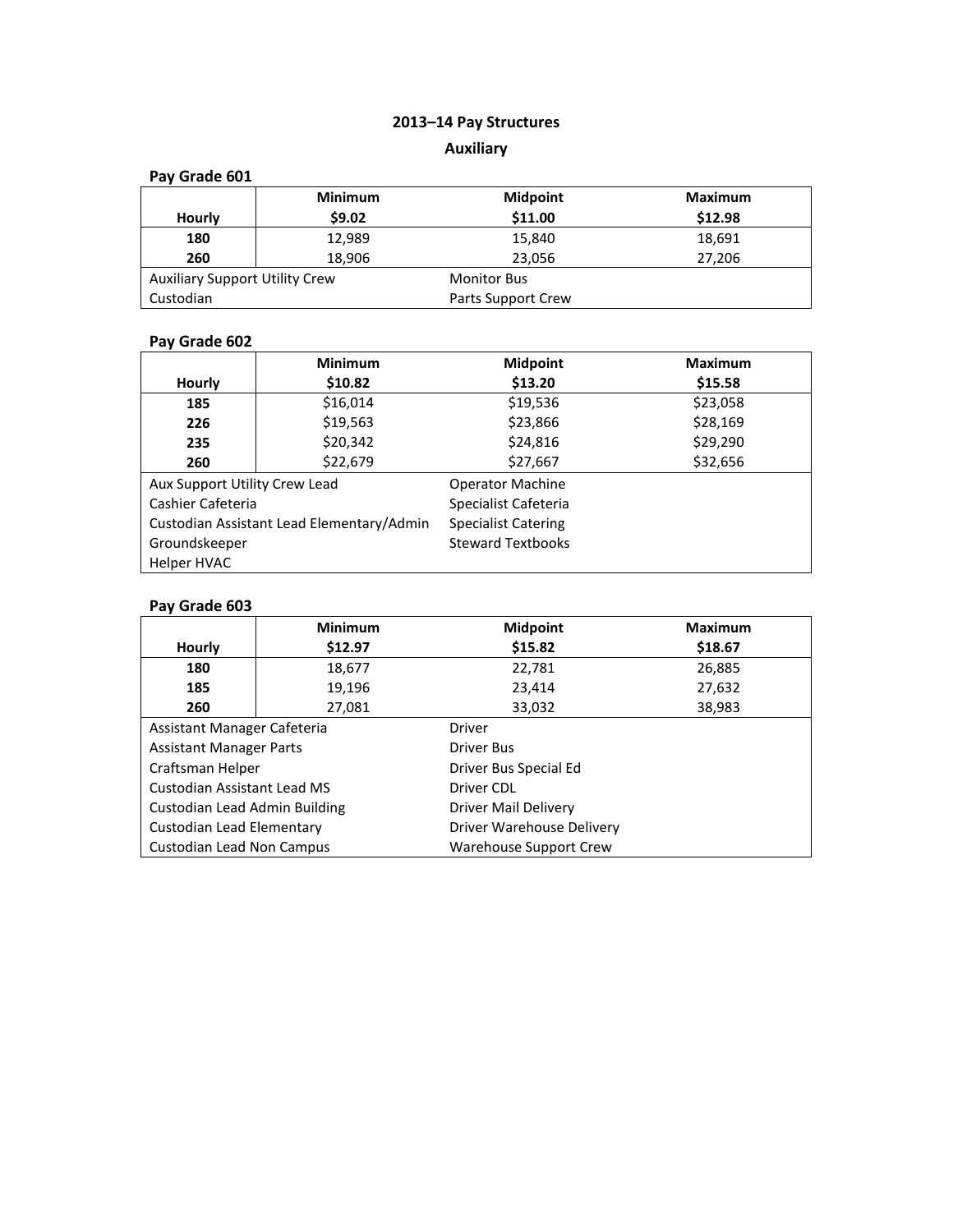## **Auxiliary**

| Pay Grade 604                             |                |                                |                |
|-------------------------------------------|----------------|--------------------------------|----------------|
|                                           | <b>Minimum</b> | <b>Midpoint</b>                | <b>Maximum</b> |
| Hourly                                    | \$14.46        | \$17.64                        | \$20.82        |
| 210                                       | 24,293         | 29,635                         | 34,978         |
| 226                                       | 26.144         | 31,893                         | 37,643         |
| 260                                       | 30,192         | 36,832                         | 43,472         |
| Manager Cafeteria Elementary<br>Craftsman |                |                                |                |
| <b>Custodian Assistant Lead HS</b>        |                | Operator High Speed Duplicator |                |
| Custodian Lead MS                         |                | Painter                        |                |
| Foreman Athletic Crew                     |                | Roofer                         |                |

## **Pay Grade 605**

|                           | <b>Minimum</b> | <b>Midpoint</b>                         | <b>Maximum</b> |
|---------------------------|----------------|-----------------------------------------|----------------|
| Hourly                    | \$15.55        | \$18.96                                 | \$22.37        |
| 210                       | 26,124         | 31,853                                  | 37,582         |
| 226                       | 28,114         | 34,280                                  | 40,445         |
| 260                       | 32,593         | 39,740                                  | 46,888         |
| <b>Custodian Lead HS</b>  |                | Mechanic Maintenance                    |                |
| Dispatcher                |                | <b>Repairman Operations</b>             |                |
| Dispatcher Transportation |                | Serviceman Vehicles                     |                |
| Locksmith                 |                | <b>Specialist Building Automation I</b> |                |
| Manager Cafeteria MS      |                | Specialist Expediter Warehouse          |                |
| Manager Inventory         |                |                                         |                |

## **Pay Grade 606**

|                                                  | <b>Minimum</b>                              | <b>Midpoint</b> | <b>Maximum</b> |
|--------------------------------------------------|---------------------------------------------|-----------------|----------------|
| Hourly                                           | \$17.38                                     | \$21.19         | \$25.00        |
| 210                                              | 29,198                                      | 35,599          | 42,000         |
| 260                                              | 36,289                                      | 44.245          | 52,200         |
| Carpenter                                        | <b>Specialist Building Automation II</b>    |                 |                |
| Manager Cafeteria HS<br><b>Technician HVAC I</b> |                                             |                 |                |
| <b>Mechanic Master</b>                           | <b>Technician Water Quality Maintenance</b> |                 |                |

|                                          | <b>Minimum</b> | <b>Midpoint</b>           | Maximum |
|------------------------------------------|----------------|---------------------------|---------|
| Hourly                                   | \$20.02        | \$24.42                   | \$28.82 |
| 260                                      | 41,802         | 50,989                    | 60,176  |
| <b>Technician Alarm</b><br>Electrician   |                |                           |         |
| Plumber<br><b>Technician Electronics</b> |                |                           |         |
| Repairman Kitchen                        |                | <b>Technician HVAC II</b> |         |
| Repairman Refrigeration                  |                | Technician Radio          |         |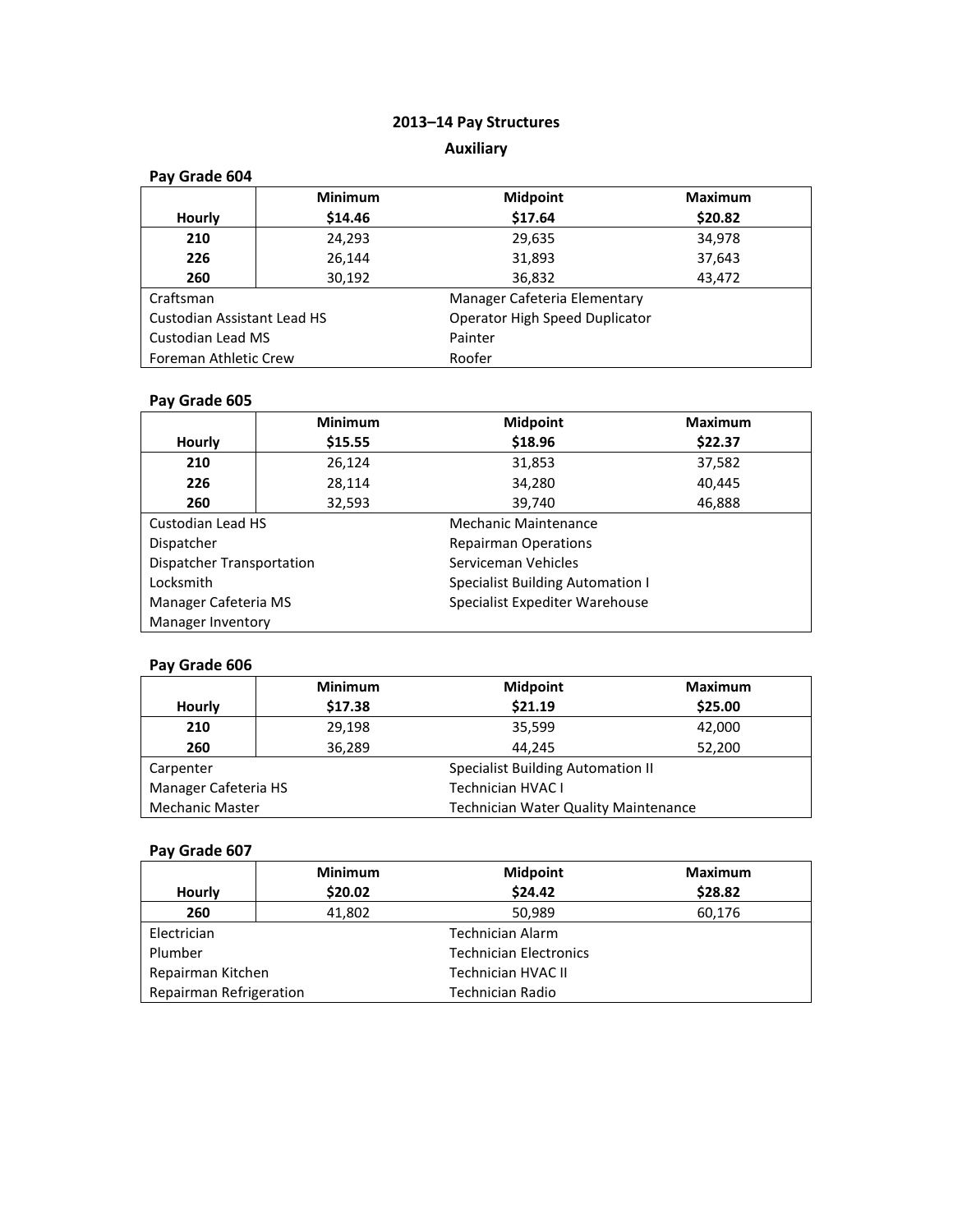# **2013–14 Pay Structures Auxiliary**

| Pay Grade 608                 |                |                                    |         |  |
|-------------------------------|----------------|------------------------------------|---------|--|
|                               | <b>Minimum</b> | <b>Midpoint</b>                    | Maximum |  |
| Hourly                        | \$22.93        | \$27.96                            | \$32.99 |  |
| 242                           | 44,392         | 54,131                             | 63,869  |  |
| 260                           | 47,878         | 58,380                             | 68,883  |  |
| Electrician Master            |                | Specialist Bldg Automation Lead    |         |  |
| Foreman Electronic Technician |                | Specialist Engineer Plans/Programs |         |  |
| Mechanic Master (Certified)   |                | Technician HVAC III                |         |  |
| <b>Plumber Master</b>         |                |                                    |         |  |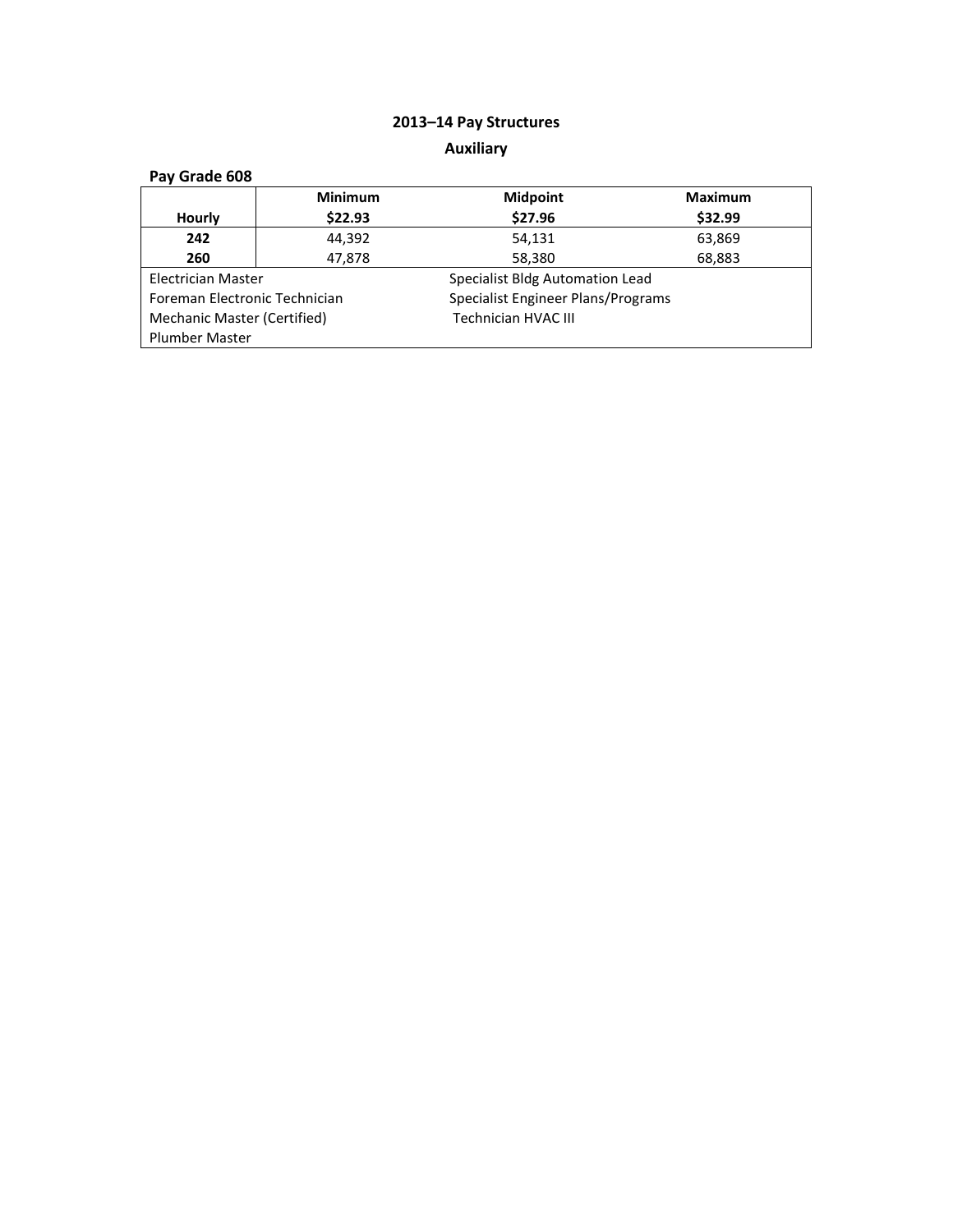# **2013–14 Pay Structures Public Safety**

| Pay Grade 701                |                |                     |                |  |
|------------------------------|----------------|---------------------|----------------|--|
|                              | <b>Minimum</b> | <b>Midpoint</b>     | <b>Maximum</b> |  |
| <b>Duty Days</b>             | \$11.22        | \$13.68             | \$16.14        |  |
| 180                          | 16,157         | 19,699              | 23,242         |  |
| 184                          | 16,516         | 20,137              | 23,758         |  |
| <b>Attendant Parking Lot</b> |                | <b>Hall Monitor</b> |                |  |
| <b>Crossing Guard</b>        |                |                     |                |  |

## **Pay Grade 702**

| <b>Duty Days</b>                     | <b>Minimum</b><br>\$13.10 | <b>Midpoint</b><br>\$15.97        | Maximum<br>\$18.84 |
|--------------------------------------|---------------------------|-----------------------------------|--------------------|
| 184                                  | 19,283                    | 23,508                            | 27,732             |
| 260                                  | 27,353                    | 33,345                            | 39,338             |
| <b>Police Communications Officer</b> |                           | <b>Specialist Campus Security</b> |                    |

#### **Pay Grade 703**

| <b>Duty Days</b>           | <b>Minimum</b><br>\$18.34 | <b>Midpoint</b><br>\$22.36 | Maximum<br>\$26.38 |  |
|----------------------------|---------------------------|----------------------------|--------------------|--|
| 210                        | 30.811                    | 37.565                     | 44.318             |  |
| Coordinator Crossing Guard |                           |                            |                    |  |

## **Pay Grade 704**

|                    | <b>Minimum</b> | <b>Midpoint</b> | Maximum |
|--------------------|----------------|-----------------|---------|
| <b>Duty Days</b>   | \$19.80        | \$24.15         | \$28.50 |
| 210                | 33,264         | 40.572          | 47,880  |
| 226                | 35,798         | 43,663          | 51,528  |
| Attendance Officer |                |                 |         |

#### **Pay Grade 705**

| <b>Duty Days</b>          | <b>Minimum</b><br>\$21.19 | <b>Midpoint</b><br>\$25.84 | <b>Maximum</b><br>\$30.49 |
|---------------------------|---------------------------|----------------------------|---------------------------|
| 226                       | 38,312                    | 46,719                     | 55,126                    |
| 242                       | 41.024                    | 50,026                     | 59,029                    |
| Police Compliance Officer |                           | Police Officer             |                           |

|                         | <b>Minimum</b> | <b>Midpoint</b> | <b>Maximum</b> |  |
|-------------------------|----------------|-----------------|----------------|--|
| <b>Duty Days</b>        | \$24.58        | \$29.97         | \$35.36        |  |
| 226                     | 44.441         | 54,186          | 63,931         |  |
| 242                     | 47,587         | 58.022          | 68.457         |  |
| Police Officer Sergeant |                |                 |                |  |